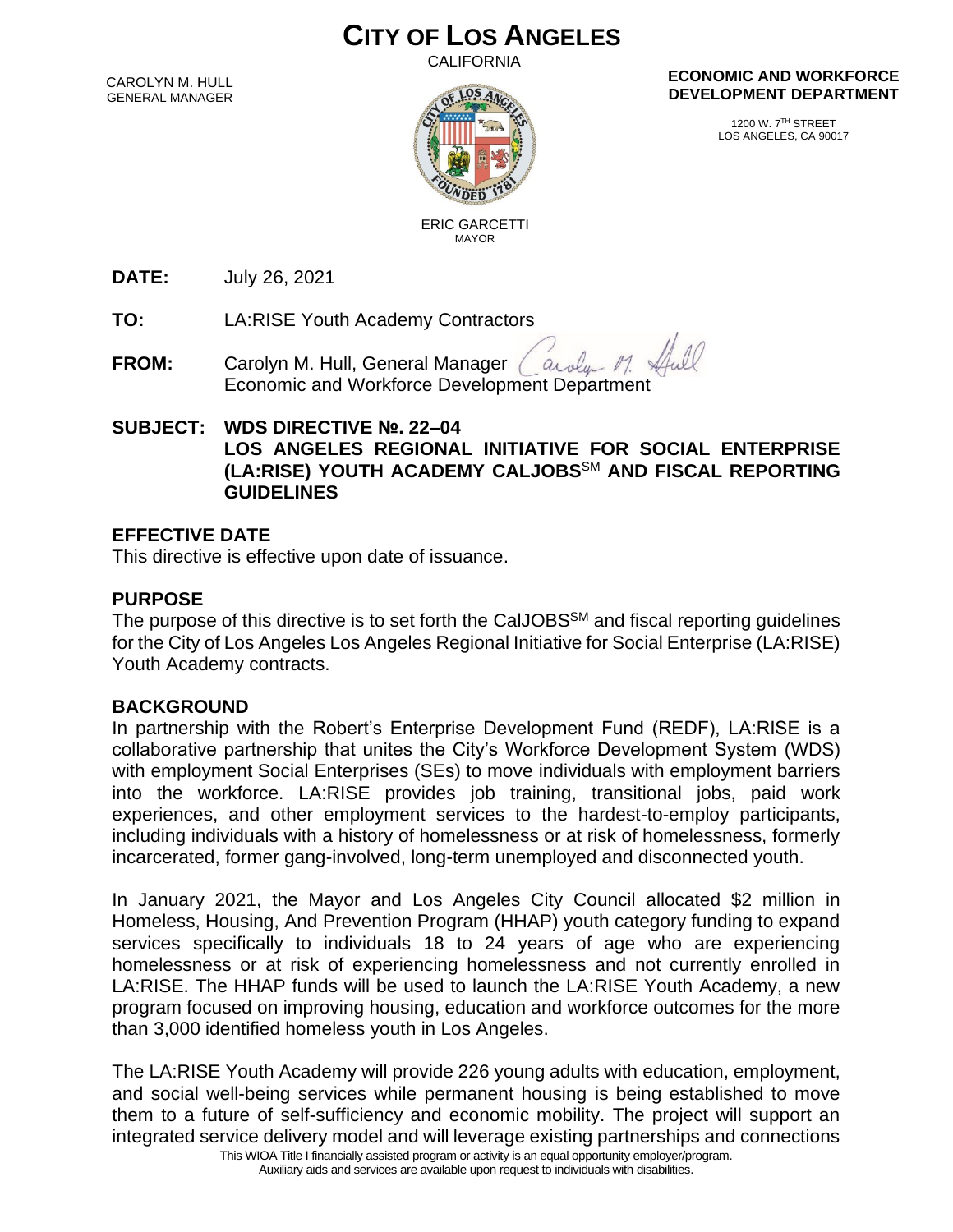under the LA:RISE and Los Angeles Performance Pilot Partnership Pilot (P3) Youth Collaborative. The Economic and Workforce Development Department (EWDD) will partner with REDF, the Los Angeles Homeless Services Authority (LAHSA), Los Angeles Unified School District (LAUSD), community colleges, and other City departments.

The LA:RISE Youth Academy will include educational, career, and social well-being assessments, case management, support services, work readiness and vocational training. Additional services include subsidized employment, job placement and follow-up services.

#### **CONTRACT TERM**

Contracts will run June 1, 2021 through May 31, 2022.

#### **PERFORMANCE MEASURES**

Performance measures and expected outcomes include:

| <b>Performance Metric</b>                                                                                                             |      |  |
|---------------------------------------------------------------------------------------------------------------------------------------|------|--|
| <b>Total Minimum Enrollments</b>                                                                                                      | 100% |  |
| Number of youth receiving support services/wrap-around services                                                                       | 100% |  |
| Number of youth linked to stabilized housing                                                                                          | 80%  |  |
| Number of youth enrolled or retained in GED/education, credit recovery or basic<br>skills remediation programs                        | 50%  |  |
| Number of youth enrolled in subsidized employment/work experience                                                                     | 100% |  |
| Minimum number of youth completing up to 300 hours of subsidized transitional<br>employment and job ready                             | 50%  |  |
| Number of job-ready youth placed in un-subsidized, competitive employment or<br>enrolled in a certificated education/training program | 75%  |  |

LA:RISE partners utilize the CalJOBS<sup>SM</sup> system to report program services delivered and participant outcomes achieved. Data from the CalJOBS<sup>SM</sup> LA:RISE Youth Academy Agency Defined Program (formerly called Generic Module Application) will be used to substantiate program enrollments and performance measures achieved. Self-reported data will not count toward contractual obligations or performance measures.

#### **PROGRAM ELIGIBILITY**

The LA:RISE Youth Academy eligibility checklist form will be used for the participant enrollments under this HHAP program. For consistency, the United States Department of Housing and Urban Development (HUD) new definition of homelessness will be used as outlined in the attached Los Angeles County Workforce Development, Aging, and Community Services (WDACS) WDP-D19-09\_Homeless Definition Programs Directive released September 3, 2019. Participants must be currently homeless or at-risk of homelessness (unstable housing) and unemployed or underemployed (currently working less than 20 hours a week). Participants must also have the legal right to work in the U.S**.,**  reside in the City of Los Angeles and be 18 to 24 years of age. Participants must not be currently enrolled in another LA:RISE Program.

#### **REQUIRED ELIGIBILITY AND PROGRAM DOCUMENTS**

LA:RISE Youth Academy standardized forms are to be utilized by the LA:RISE service providers as follows: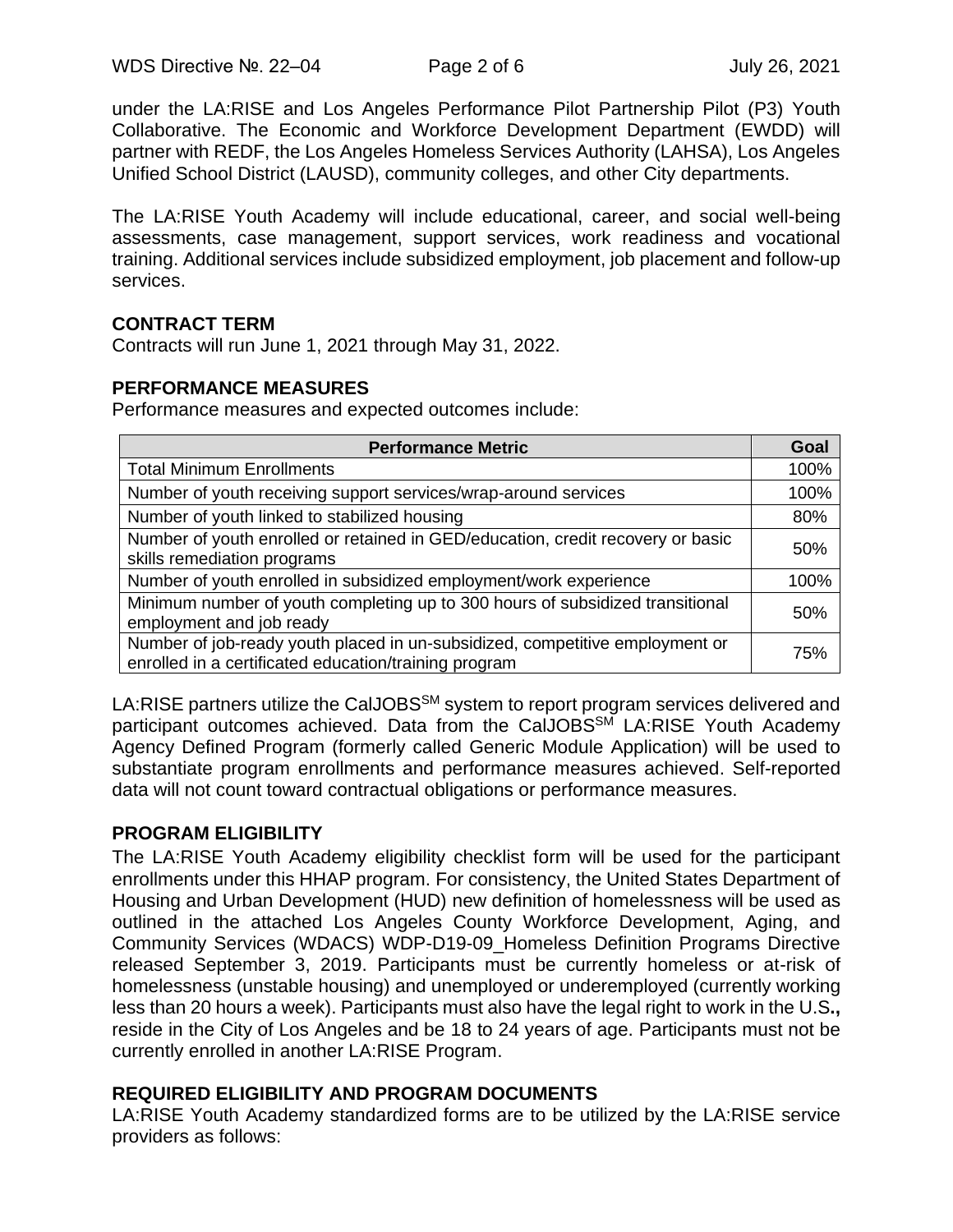| <b>Standard Documents (Social Enterprise/ Transitional Employment/WEX Provider)</b> |                                                |  |  |
|-------------------------------------------------------------------------------------|------------------------------------------------|--|--|
| Participant Eligibility Checklist Form                                              | Job Readiness Assessment -simple form for      |  |  |
|                                                                                     | WSC/YSC use                                    |  |  |
| <b>Participant Service Profile</b>                                                  | Job Readiness Assessment- REDF Form for        |  |  |
|                                                                                     | SE use                                         |  |  |
| <b>Worksite Review Checklist (Compliance)</b>                                       | <b>Support Service Verification Form</b>       |  |  |
| <b>EWDD Worksite Work Experience Agreement</b>                                      | Individual Training Agreement (ITA)            |  |  |
| Worksite Acknowledgement Form                                                       | Education Stipend Verification (if applicable) |  |  |
| Timesheet - Sample (may use alternative)                                            |                                                |  |  |

| <b>Standard Documents (Workforce Partner- WSC/YSC)</b> |
|--------------------------------------------------------|
| Employment and WIOA-Co-Enrollment Status Form          |
| Employment Verification Form - Sample                  |

### **LA:RISE PARTNERS**

The following WorkSource Centers (WSC), YouthSource Centers (YSC) and agencies will provide LA:RISE Youth Academy services:

| <b>LA Region</b>  | <b>Social Enterprise/</b><br><b>Transitional Employment Provider</b> | <b>Workforce Partner</b>                |
|-------------------|----------------------------------------------------------------------|-----------------------------------------|
|                   | <b>Coalition for Responsible Community</b>                           | Vernon Central/LATTC                    |
| South             | Development (CRCD)                                                   | <b>WSC</b>                              |
| San Fernando      | El Proyecto Del Barrio (Sun Valley                                   | Sun Valley YSC                          |
| Valley            | YouthSource)                                                         |                                         |
| Northeast         | <b>Goodwill Industries of SoCal</b>                                  | Northeast Los Angeles<br>WSC (Goodwill) |
| Central/Hollywood | Los Angeles LGBT Center                                              | Hollywood WSC (MCS)                     |
|                   | Regents of the University of California (UCLA                        |                                         |
| West              | YSC)                                                                 | <b>UCLA YSC</b>                         |
| Central/Hollywood | <b>YWCA Digital Learning Academy</b>                                 | Hollywood WSC (MCS)                     |

### **CALJOBSSM DATA REPORTING REQUIREMENTS**

LA:RISE partners will utilize the CalJOBS<sup>SM</sup> system [\(www.caljobs.ca.org\)](http://www.caljobs.ca.org/) to report program services delivered and outcomes achieved.

The Social Enterprise/Transitional Employment Provider will be responsible for CalJOBSSM agency defined data entry. The SE/WSC partners are to coordinate on job placement data and other required data as applicable.

### **LA:RISE CalJOBSSM ACCESS REQUEST FORM**

All staff needing access to the LA:RISE Youth Academy Agency Defined Program must request privileges by submitting a LA:RISE CalJOBSSM Access Request Form.

#### **CO-ENROLLMENT INTO WIOA**

Co-enrollment into the City's WIOA programs is encouraged but not required.

If a participant is co-enrolled into any other program, the individual should not receive duplicate services; nor should the service provider seek reimbursement for services already provided through other programs.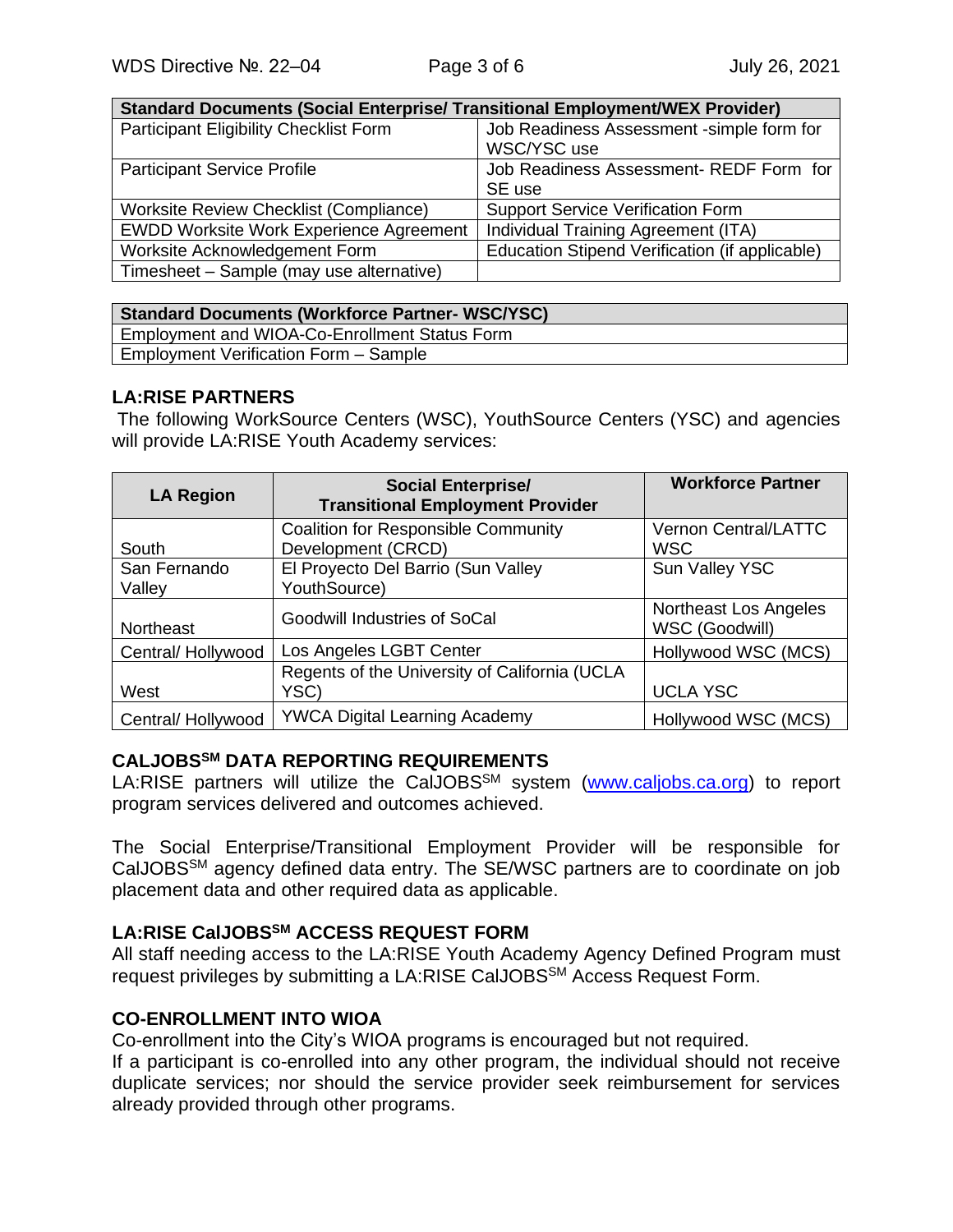### **LA:RISE MIS DATA CORRECTION AND TECHNICAL ASSISTANCE (TA) FORM**

Agencies can use the LA:RISE CalJOBS<sup>SM</sup> Data Correction and TA Form for data corrections and technical assistance requests.

#### **MIS GUIDELINES**

The MIS Unit has provided instructions to enter participants and activities into the CalJOBSSM system. Please reference screenshots provided by EWDD MIS Unit.

| <b>SOCIAL ENTERPRISE/</b><br><b>TRANSITIONAL</b><br><b>EMPLOYMENT PROVIDER</b>                                                      | <b>PROGRAM</b> | <b>REQUIRED ACTIVITY CODE</b>                                                                                 |  |  |
|-------------------------------------------------------------------------------------------------------------------------------------|----------------|---------------------------------------------------------------------------------------------------------------|--|--|
| Participants are to be   Select: LA:RISE YOUTH<br>enrolled under the "LA:RISE   Academy<br>YOUTH Academy" Agency<br>Defined Program |                | LA:RISE partners are to use<br>the attached list of service<br>activity codes to report services<br>provided. |  |  |
| Social Enterprise/ Transitional Employment Provider will be responsible for all CalJOBSSM<br>Agency Defined data entry.             |                |                                                                                                               |  |  |

#### **CASE CLOSURES**

The SE/transitional employer provider case manager shall close the Agency Defined Application when the participant will no longer receive services. Case Managers shall create a record closure for participants who are inactive for more than 60 days or who have dropped out of the program.

Case Managers shall use the following exit reasons:

- Successful Completion Employed Gained unsubsidized permanent employment or enrolled in a certificated education/training program
- Planned Services Completed Completed 300 hours of TSE, passed two Job Ready Assessments (JRAs) with a score of 3 or higher and will no longer receive further services
- Planned Services Not Completed Dropped out of the program before completion of 300 hours *or* before passing the JRAs
- Dropped out (Did not start transitional employment program)

#### **PARTICIPANT FILES**

The attached LA:RISE Youth Academy Participant File Forms are to be included in each participant file and used to organize the required standardized program and support documents in the file. All LA:RISE standardized program and support documents must be available for review.

#### **BUDGET GUIDELINES**

A budget/expenditure plan will be required from all participating contractors. In preparing your budgets, please adhere to the following guidelines:

Utilize the attached LA:RISE Youth Academy budget forms template to request payment for delivered services

• Submit the completed Narrative Form along with the other budget forms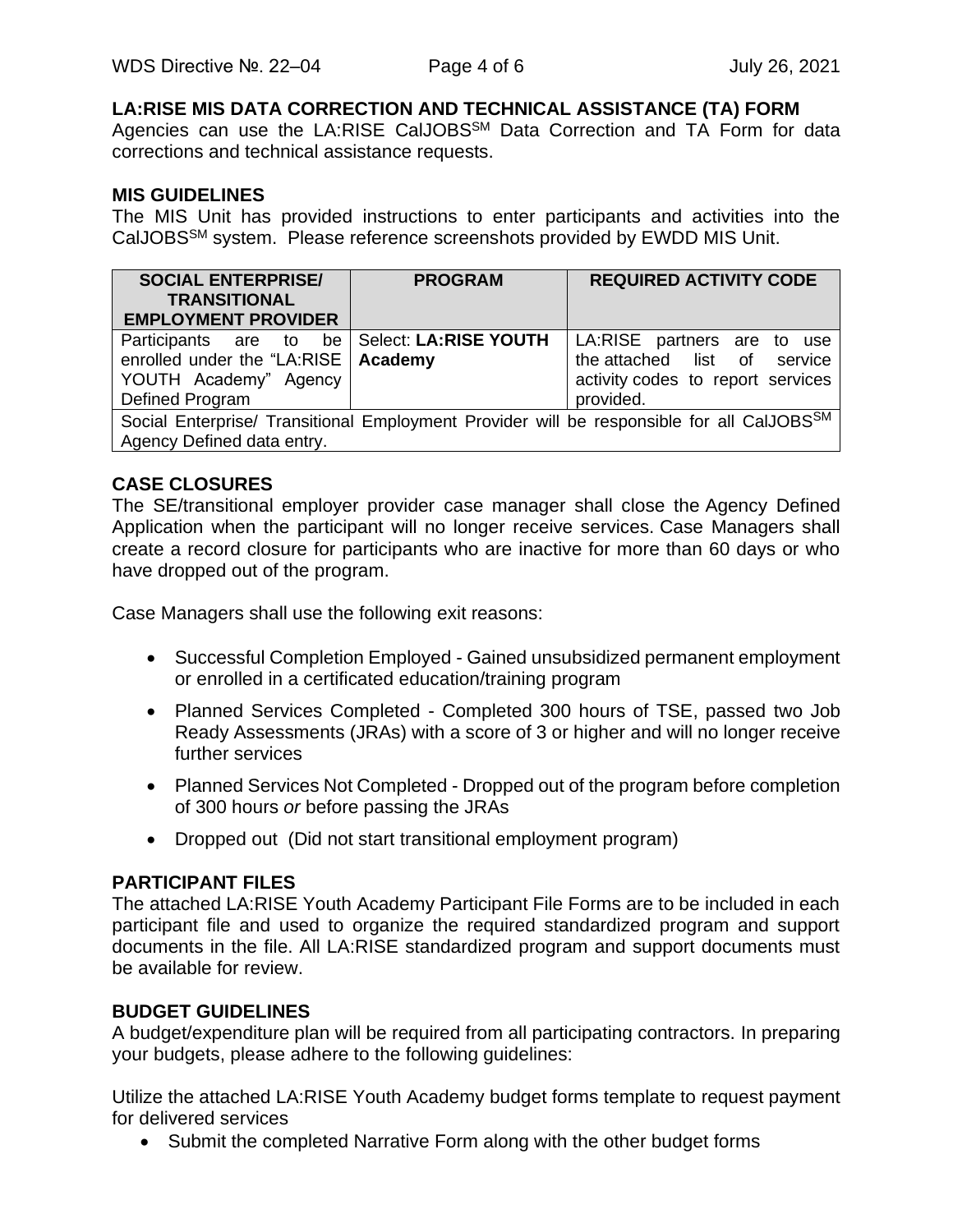- Budget must support the funding structure outlined in the LA:RISE contracts
- EWDD will not process the proposed budget if the budget template is not utilized.

Budget Support Documents

- Submit all required support documentation with the budget forms to avoid withheld funds (e.g. subcontractors, indirect cost rate approval letter, etc.)
- If allocating funds for personnel, please submit:
	- a. A Personnel Cost Allocation Plan
	- b. Position Descriptions detailing staff function in support of LA:RISE service delivery

Cost Allocation Plan

- Apply appropriate Cost Allocation Plan (based on projected expenditures)
	- o Social Enterprise/Transitional Employment Providers:
		- Allocate 75% of program budget to Participant-Related Costs (e.g. transitional employment wages and benefits, training, support services)
- 10% admin cap
- Schedule of Personnel: FICA must be at fixed rate of 7.65%

Not Allowable items:

- Personnel Costs Category: Salaries Overtime
- Other Costs Category: Rent/ Depreciation: only one item may be billed, not both.

Leverage Resources

• Utilize the Budget Detail and Narrative Form to report and explain leveraged resources

Budget Modification Requests

- Utilize your agency's approved Budget Forms to submit a budget modification request
- On the Budget Narrative Form, detail the proposed line item modification
- Provide the reason for the modification request

Budget Submission

• For review and approval, e-mail the Excel version of the proposed budget to your LA:RISE program monitor [Karina.Henriquez@lacity.org](mailto:Karina.Henriquez@lacity.org)

### **LA:RISE MONTHLY CASH REQUESTS AND FINANCIAL REPORTING FORMS**

As instructed by EWDD's Financial Management Division (FMD) directives, the financial reporting forms shall be submitted monthly on the  $15<sup>th</sup>$  of each month to [ewddfinancial@lacity.org](mailto:ewddfinancial@lacity.org) with subject heading "LA:RISE Youth Academy Monthly Cash Request, name of your agency, contract number."